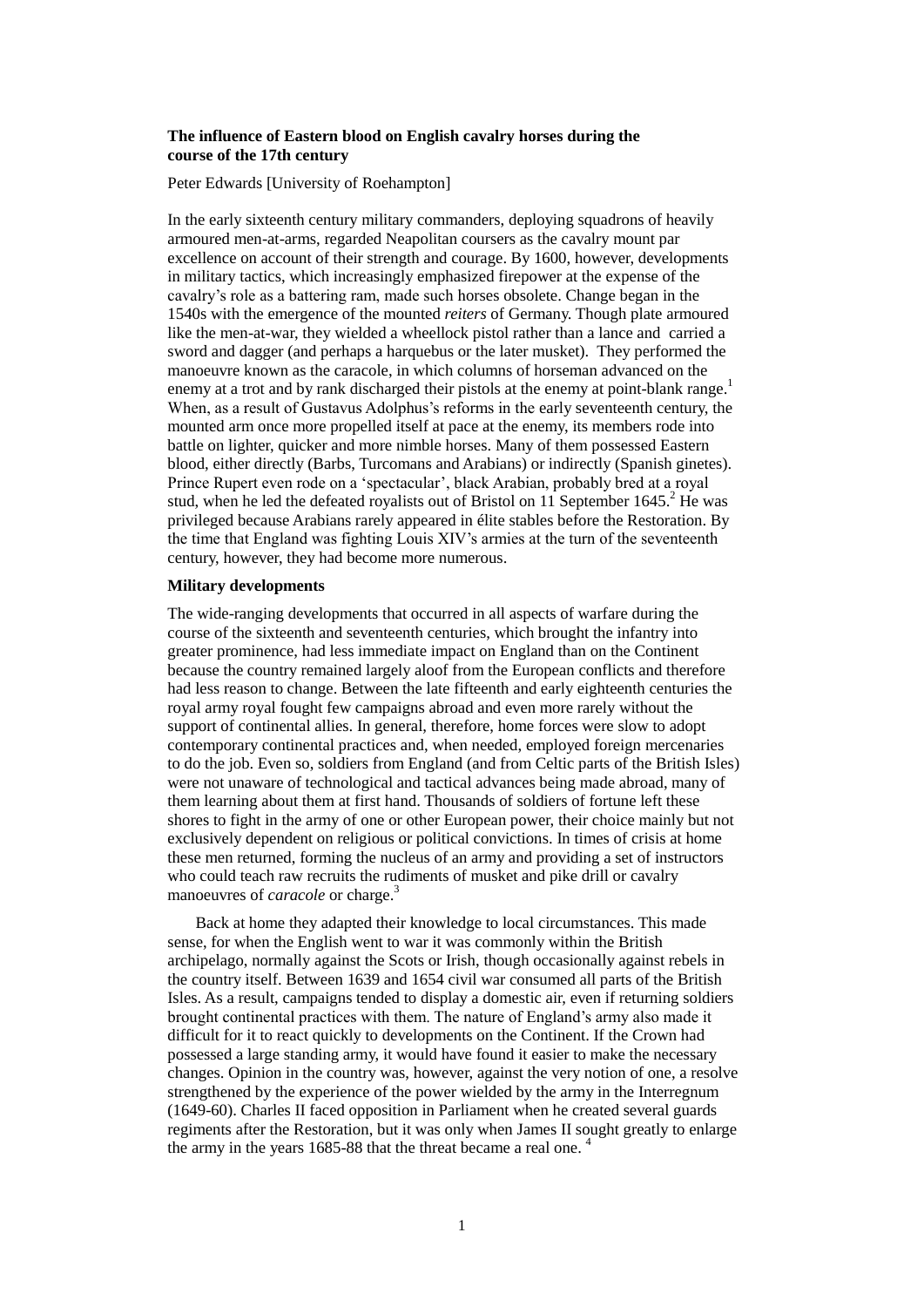During Elizabeth I's reign the authorities gradually modernised the English army: infantrymen acquired pikes and muskets, and the cavalry, pistols and carbines. Horsemen armed with firearms seem to have been uncommon in 1569, the year of the rising of the northern earls. In a letter written to the queen on 26 November 1569 Sir Ralph Sadler thought the fact that the rebels included mounted pistoleers proved that the earls had been planning the uprising for some time.<sup>5</sup> If little had changed in the North by 1584, <sup>6</sup> the situation was better in the South, where the Spanish threat was felt more acutely. There, some units of light horsemen did possess firearms. According to the instructions sent to the Norwich officials in 1584, a light horseman should be armed with a pair of pistols, a staff, a sword and a dagger and wear a skull (steel cap) and a jack or a burgonet and corslet. He had to ride a serviceable horse or gelding, seated on a light saddle.<sup>7</sup> The lighter petronels or shot on horseback firing petronels or carbines made their appearance at the same time, hence the government's attempt to oblige the justices of the peace to pay for their maintenance. Demi-lances had only fitfully embraced firearm technology; few units had become pistoleers and many still continued to carry axes as their second weapon. In the 1590s the Ordnance Office was still purchasing the parts for making lances, ordering staves and heads from separate suppliers for subsequent assembly.<sup>8</sup>

Modernization continued after James I made peace with Spain in 1604 and accelerated in 1618 as a result of the attempt of Elector Frederick, the king's son-inlaw, to wrest the throne of Bohemia from the Habsburg candidate. In 1621 James made preparations to send an army, comprising 25,000 foot and 5000 horse, to Germany in order to protect Frederick's patrimony of the Palatinate. The composition of the horse reveals that by then both arms of the cavalry had adopted firearms. The 3500 cuirassiers, hitherto demi-lances, carried pistols and the 1500 petronels, carbines.<sup>9</sup> In the event, the expeditionary force never set out, mainly because the native arms industries could not supply more than a fraction of the required weapons and munitions in the time available.<sup>10</sup> At the beginning of the British Civil Wars only the Scottish Covenanter forces continued to maintain units of lancers, for neither the Parliamentarians nor Royalists armed their cavalry with the weapon. Very few cuirassiers survived too; in England Sir Arthur Hesilrige commanded the only regiment so clad, known as the 'lobsters' because of their articulated armour. They achieved some initial success but few emulated them. Musket balls could penetrate their armour and troopers disliked the added weight, which restricted their mobility and made them vulnerable when unhorsed. At best, troopers wore a corslet and pot, though many merely donned a thick leather buff coat. Also, according to General Monck, horses capable of bearing the weight of a cuirassier were hard to find.<sup>11</sup> This is debatable but even if true it only illustrates contemporary opinion, which emphasised mobility rather than poundage. Lighter, more agile horses of 14½ to 15 hands were therefore preferred. They were the kind of horses that William Vaughan was referring to in a report to Lord Moore of an engagement with the Irish Confederates in November 1642. Writing from Dundalk, he stated that, 'I sent off Lieutenant Hatcher with ten nimble horse, who went safe to Carrick'.<sup>12</sup>

Initially, the cavalry tactics employed by the two sides in the English Civil Wars offered a distinct contrast. The Royalists, like the Swedish army, advanced in close order, sword in hand, but differed from them in that they charged at greater speed and did not fire their pistols at all until the mêlée, possibly because of a shortage of weapons. Later in the war Rupert adopted the Swedish device of stationing detachments of musketeers among the cavalry. The Parliamentarians, on the other hand, adopted the more defensive Dutch model which relied on the firepower of musketeer and dragoon units to blunt the charge of the enemy cavalry before its own horse mounted a counter-attack. Over time their tactics moved towards those employed by the Royalists prompted, it seems, by Cromwell, who came to realise the value of taking the initiative. Cromwell's insistence on keeping formation and retaining control meant that his troops did not charge as quickly as did the Royalists. It was not easy to rein in troops of cavalrymen in full flight but Royalist cavalry commanders, notably Rupert, have long been criticised, somewhat unfairly, for not reforming after a successful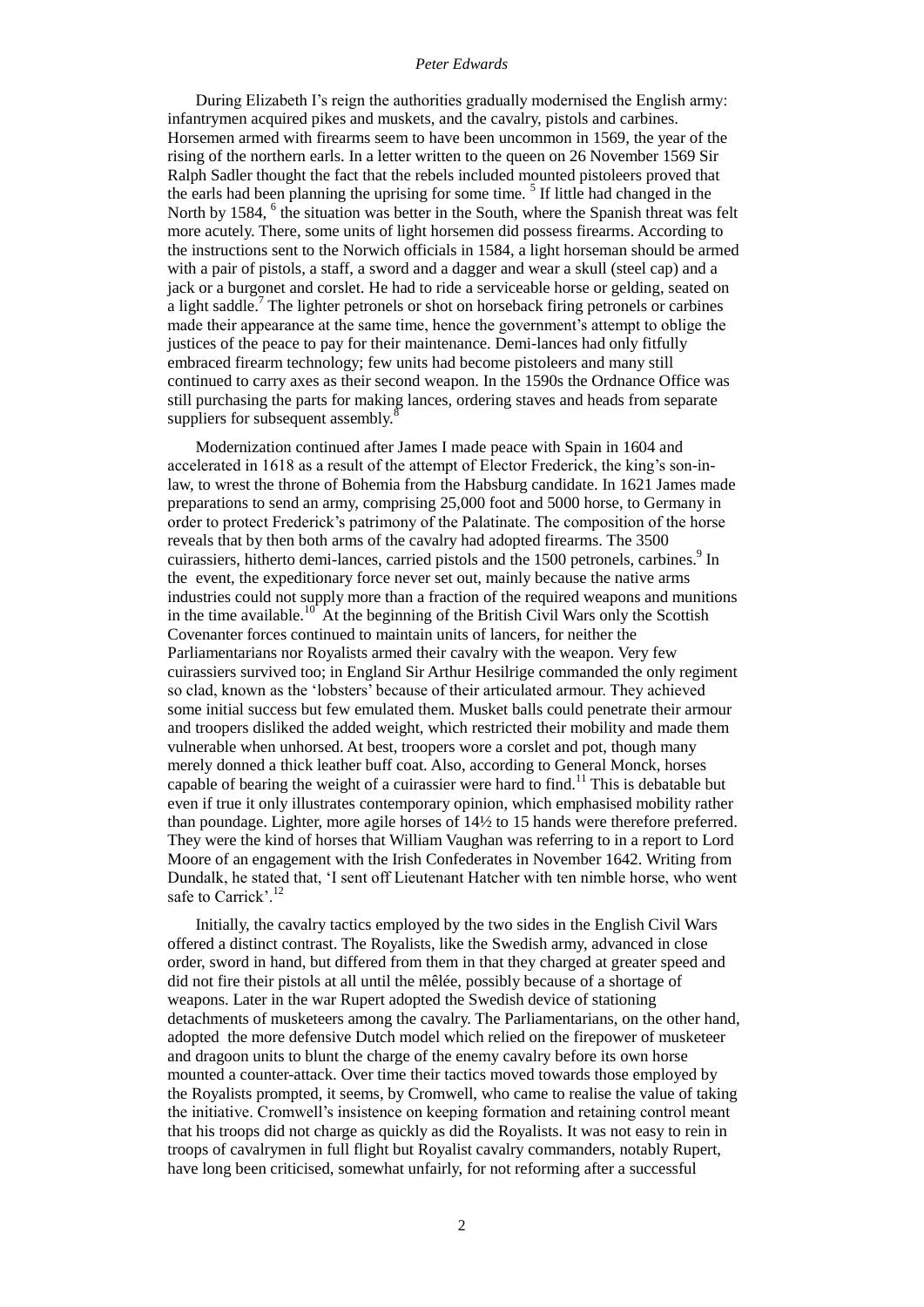sally.<sup>13</sup> Fifty years later, at the opening of the eighteenth century, Marlborough perfected the coordination of horse and foot in his campaigns against Louis XIV's army. In essence, his cavalry squadrons were light horse, wearing a breastplate and armed with pistols and sword or, like the mid-century petronels, carrying a carbine. Contrary to normal practice, Marlborough held most of his cavalry in reserve in the centre, making his initial thrust on the wings with a combination of infantry and small, supporting cavalry units. Once this tactic had drawn the enemy wide, he punched a hole through the middle with the weight of his horse. Emphasising the element of shock, Marlborough used the sword as the main offensive weapon.<sup>14</sup>

## **Quality of English warhorses**

If changes in cavalry tactics during the course of the sixteenth and seventeenth centuries required a different kind of mount from the ones needed at the beginning of the period, they were just as difficult to find among native horses. Most of those available were small and unsuited to the rigours of campaigning. Polidor Vergil, writing in 1511, attributed it to mistreatment when they were young. In 1557, Giovanni Michiel, the Venetian ambassador, noted that whereas the country possessed numerous light cavalry courageous by nature, they were weak and in poor condition.<sup>15</sup> Yorkshire, even after the demise of old monastic studs such as the one at Jervaulx, still bred the best in England, while contemporaries also esteemed the Galloways of Scotland and the hobbies of Ireland.<sup>16</sup> Hobbies, in particular, were valued: they had some Spanish blood in them and, although not large, were well-proportioned with a finely shaped head.<sup>17</sup> These horses, though ideal for skirmishing and harassing enemy formations in the fashion of European light horsemen such as the *genitors* of Spain and the *stradiots* of the Balkans, were not large enough for pitched battles, even in an age of greater cavalry mobility.<sup>18</sup> Nonetheless, by the time that Englishmen fought each other in the Civil Wars of the mid seventeenth century, there were enough serviceable horses in the country to supply the Royalist and Parliamentarian armies without recourse to foreign imports. 19

How had this change come about? To a certain extent improvement occurred as a result of developments within the country itself. As more and more people came to appreciate the qualities of the various breeds of horses, and to use them for appropriate jobs, a specialist market grew. This encouraged farmers in horse-breeding areas to pay greater attention to the business and output rose. At a higher level, the Crown, beginning with Henry VIII, took positive steps to improve the quality of the stock. Firstly, he set more exacting standards at his studs.<sup>20</sup> Secondly, he encouraged members of the landed elite to follow his example and, as a spur, promoted measures that ensured that they did so. An Act of 1535-36 ordered all owners of parks outside the four northern counties to keep two brood mares at least thirteen hands high. From May 1537 only stallions of at least fourteen hands could cover them. A further Act, passed in 1541-42, enforced owners, according to rank, to keep a certain number of trotting stallions of at least three years old and fourteen hands high. $^{21}$  It achieved some success for, as the French ambassador noted in his letter to his master in 1542, 'all the nobles are now making studs, for which they have great commodity in their great parks and good ground'.<sup>22</sup> His successors followed his lead. In 1580, for example, his daughter, Elizabeth I, appointed a high ranking commission, entitled a Special Commission for the Increase and Breed of Horses, with the brief to see that existing statutes were being observed, especially those relating to serviceable horses.<sup>23</sup> Judging from the standard of the horses that appeared at musters (or the excuses of those who had not sent them), much needed to be done. However, as the earl of Huntingdon pointed out in 1588, it was not so much that gentlemen did not possess serviceable horses but rather they did not want to have their liability recorded in a list.<sup>24</sup> Indeed, some gentlemen, like Sir George George Reresby, who lived at Thrybergh Hall in the early seventeenth century, were enthusiasts. According to his grandson, Sir John, his pastime 'was sometimes haukes, but his cheefest was his breed of Horses, in which he was very exact'.<sup>25</sup>

The other aspect of Crown policy was to cross-breed English stock with foreign horses. Once more, Henry VIII deserves credit for introducing the programme in a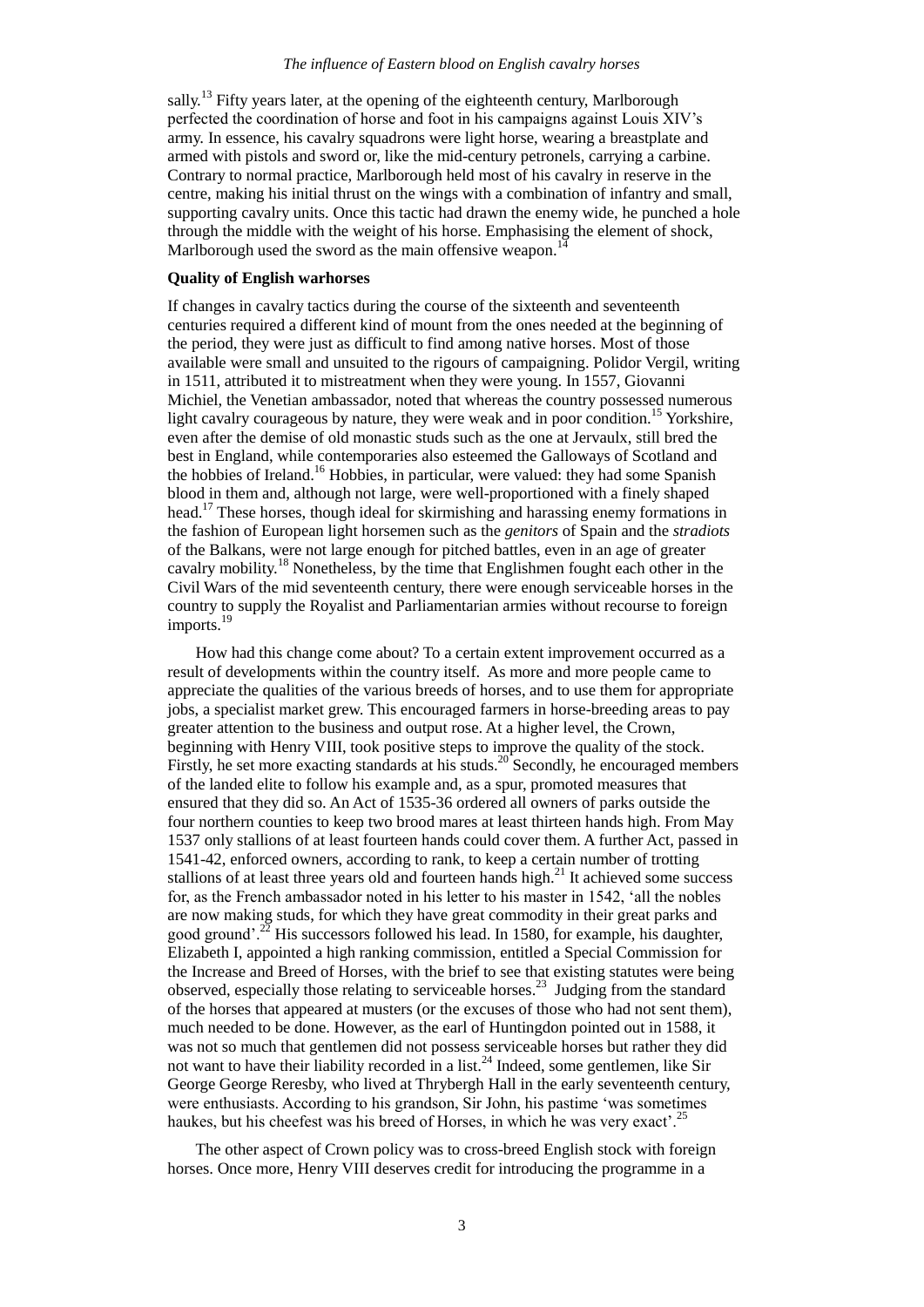systematic way and in his reign imported horses appeared in the country in greater numbers. Some were received by the king as gifts from foreign rulers. Henry and the marquis of Mantua, who had a particularly fine stud, regularly exchanged horses, Henry sending mainly Hobbies and receiving in return Barbs and Ginetes as well as Coursers, though ones that were lighter than the those of the old Neapolitan breed. His two principal studs lay at Tutbury and Malmesbury, where top quality native brood mares were served by imported stallions.<sup>26</sup> Foreign horses continued to arrive under his successors. In Elizabeth I's reign, for instance, trade developed with Morocco and although that country's government periodically banned the export of horses, some Barbs did reach England.<sup>27</sup> The flow of imports increased after 1616 with the appointment as Master of Horse of the duke of Buckingham, a superb judge of horseflesh. Expressing his gratitude for the work Buckingham had done in improving the quality of his horses, James I declared, 'God thanke the maister of the horse for provyding me such a number of faire usefull horses, fitte for my hande; in a worde I proteste I never was maister of such horses'.<sup>28</sup> Many members of the landed elite involved themselves in the business too, maintaining fine studs and importing foreign horses, thereby extending the pool of serviceable horses that could be drawn upon in wartime.<sup>29</sup>

# **Imported breeds**

Writing in 1565, Thomas Blundeville praised the Spanish Ginete for his lightness, pace and courage on the battlefield, the last trait attested to him by his own company of soldiers. $30^\circ$  Ginetes originated in Andalusia, an area which in the middle ages had come under Moorish rule. With them, the Moors had brought Barbs from North Africa, a breed which in prehistoric times had acquired Spanish blood via the land bridge across the Straits of Gibraltar. Some of the best Ginetes came from the royal stud at Cordoba and Henry VIII received horses from this stud as well as from that of the marquis of Mantua.<sup>31</sup> Prospero d'Osma's report on the royal studs in 1576 indicated that the queen was keeping a number of Ginete mares at her studs at Malmesbury and Tutbury.<sup>32</sup> She was also breeding from Barbs. Though Blundeville characterised them as 'but little horses, he emphasized their speed, endurance and low maintenance costs.<sup>33</sup> In the middle of the seventeenth century, William Cavendish, then  $1<sup>st</sup>$ . marquis of Newcastle and the king's commander in the North during the First Civil War, thought them

'as Fine a Horse as can be, but somewhat Slender ... Sinewy and Nervous, and hath a clean Strength, is excellently Winded, and good at Length, to Endure great Travel, and very Apt to Learn, and Easie to be drest, being (for the most part) of a good Disposition, excellent Apprehension, Judgement and Memory'.<sup>34</sup>

At James I's stud at Hampton Court in 1623 all the mares were covered by either Barb or Ginete stallions.<sup>35</sup>

For the varied horses bred within the Ottoman Empire, notably from the Balkans, Asia Minor and the Middle East, Blundeville based his assessment on classical authors, though he did have personal experience of imports into Italy and England. These, he considered, descended from Grecian horses because they were 'indifferent fayre to the eie, though not very great nor strongly made, yet very light and swyfte in their running and of great courage.<sup>36</sup> He did not mention Arabian horses as such, though Morgan, writing in the 1620, did. To him, Arabian horses represented the epitome of equine beauty and prowess, possessing

'wonderfull courage, swiftenesse and strength'. Slender and of a reasonable height, they were 'so delicately knit together, in euery ioynt and member, and so sinowyd and strong, and therewithall so light and nimble, that not any other horse can boast of more agility or swiftness'.<sup>3</sup>

In fact, stamina rather than blazing speed, was their defining trait, built in as a result of centuries of selective breeding designed to produce mounts for long distance travel and raiding.<sup>38</sup>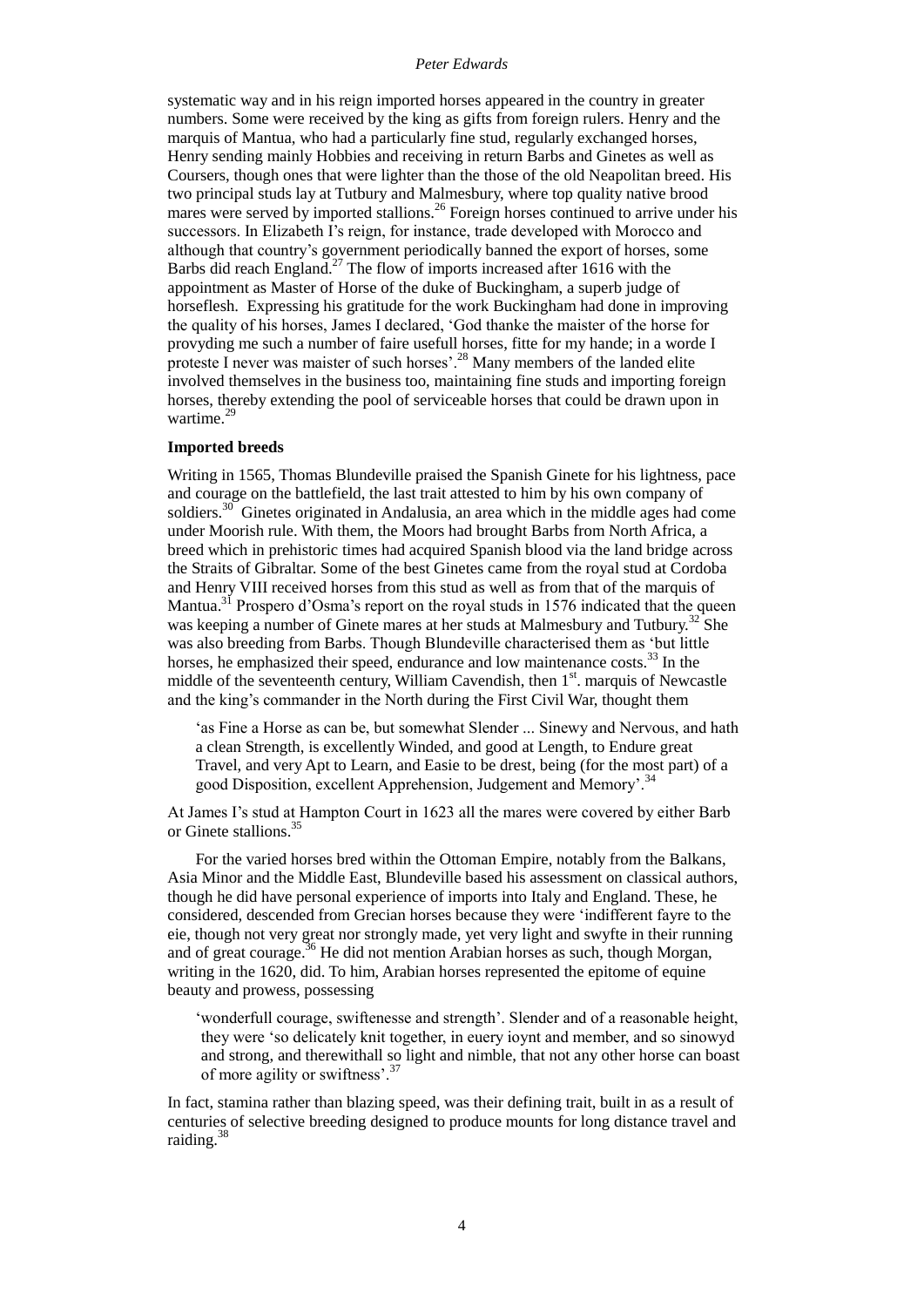### *The influence of Eastern blood on English cavalry horses*

Although these breeds differed in various ways, they shared common characteristics that made them suitable horses for cavalrymen to deploy the evolving principles of mounted warfare. As Claudio Corte emphasized in 1584, 'A horse for the warre, ought to be a swifte and sure runner, a good eater, light vpon the hand, strong, nimble and valiant, without fault or imperfection'.<sup>39</sup> Firstly, at 14½ to 15 hands they tended to be of medium size and therefore less cumbersome than the so-called great horses, as exemplified by the old Neapolitan Coursers. Arguing the value of Spanish Ginetes as stallions from which to breed *manège* horses and, by extension, cavalry mounts, William Cavendish, then duke of Newcastle, stated: 'so the Spanish Horse is in the Middle, (where Vertue lyes) neither too Gross, nor too Slender ...'<sup>40</sup> If the *manège* 'airs' they learned were of debatable value on the battlefield, their greater responsiveness to the rider would have been as asset. In general, too, the size and light build of these breeds made them nimble and more mobile, especially as they were not weighed down by heavily armoured men-at-war. Mounted pistoleers performing the caracole clearly benefited from the greater agility of their mounts as they trotted forward to fire or wheeled away, but charging cavalrymen could also manoeuvre more effectively on nimbler horses as they engaged the enemy. If the speed of these horses accelerated the pace of the charge, it was controlled speed for not even Prince Rupert ordered his cavalry to attack flat-out. These breeds also possessed valuable inner qualities: boldness and courage, according to Blundeville, and intelligence, according to Cavendish. $41$ 

## **Dissemination of Eastern blood**

As noted above, the key to the Crown's policy of improving the stock of serviceable horses in the country was to involve the landed elite in the process. Writers also promoted the cause. In 1639 de Grey pointed out that good, able and serviceable horses could be bred as easily as 'Iades and Baffles, unusefull and unprofitable'. All that was needed was the inclination and certain basic facilities.<sup>42</sup> Enthusiasts formed breeding circles, passing horses amongst themselves and loaning out their stallions to service each other's mares. They imparted their knowledge to others as well and in this way improved standards within their family and among their friends, neighbours and associates.<sup>43</sup> They might also allow their tenants the use of their stallions or sell horses surplus to requirements privately or at markets or fairs. Gradually, the improvements worked their way through to the horses kept by a wider section of the population, and although the process was by no means completed by the end of the seventeenth century, the pool of serviceable horses had grown considerably.<sup>44</sup>

At the opening of the seventeenth century royal studs contained many pure – and cross-bred Ginetes and Barbs and some elite breeders must have possessed them too. However, little documentation exists for their presence there at the time. By April 1599 Thomas Arundel's father had given Sir Robert Cecil, Elizabeth's Secretary of State, a little Turk. In 1600, Lord Willoughby offered him a young Ginete for his stud and a year later John Bankes, writing from Dieppe, asked him if he would prefer a Courser or a Barb for a stallion. In 1609 Lord Cranborne, Sir Robert's son, together with Sir Thomas Howard and Sir John Sheffield, obtained Barbs at Marseilles.<sup>45</sup> Evidence from Sir Richard Cholmeley's estate at Brandsby, located in the North Riding, the foremost region of the country for breeding fine saddle horses, suggests that over the course of the early seventeenth century these horses had spread beyond the court circle. His stallion was a Turk and he also possessed a Polish mare. In May 1615 Sir Thomas Bellassis's Barb covered his black mare, while in July 1617 and July 1619 Sir Thomas Fairfax's old Barb respectively covered his Grissel Evers Mare and Denny Mare.<sup>46</sup> Sir Richard's tenants also benefited from his stud either through purchase or the services of his stallion. In October 1613, for instance, Francis Baker bought a foal sired by his Turk. On 5 May 1617 William Young gave him a yearling gelt colt, which his master's Turk had sired. As payment, Young received a reduction of £1 5s. in his rent and the use of his landlord's Turk again. On 27 March 1621 Thomas Hornby, whom he had just employed as his warrener, sold him a yearling stoned colt, sired by Sir Thomas Fairfax's young bald Barb.<sup>47</sup>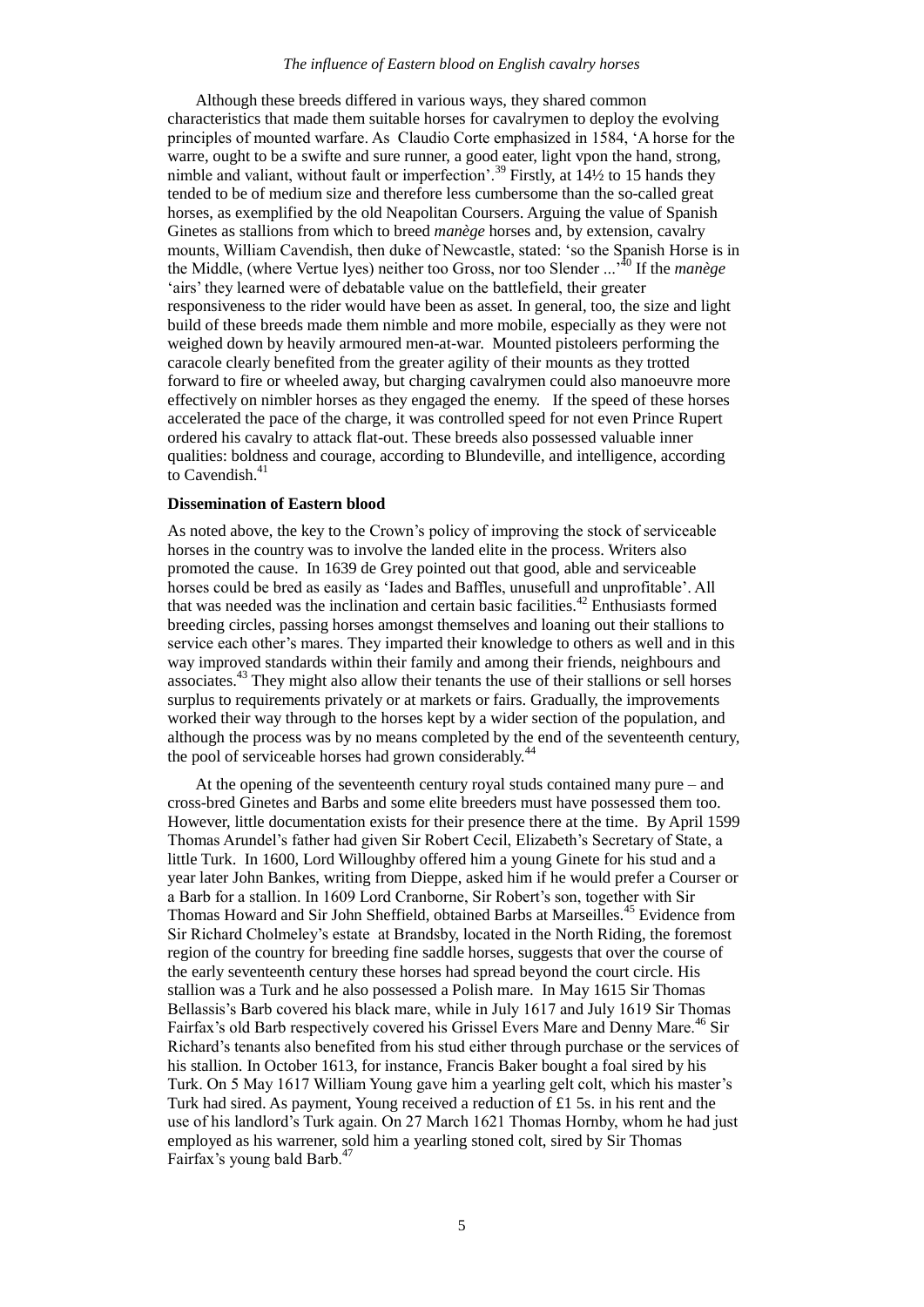The Fairfaxes, who regularly used Barbs at their stud at Denton [WRY], belonged to a circle of leading north Midland and Yorkshire breeders. On 24 January 1633/4, for instance, Sir Thomas wrote to William Cavendish, then earl of Newcastle, at Welbeck, asking after the colts he had sent him and which the latter's Barb had sired. Moreover, hearing that Newcastle's stud was 'not so compleate as it hathe beene', he offered him the pick of the fine colts, which Lord Norwich's dun horse had sired.<sup>48</sup> Like Cholmondeley, Newcastle seems to have allowed his stallions to cover his tenants' mares. In a bid to reduce his rent one of his tenants at Ogle in Northumberland offered Newcastle's agent 'the best colt the Black Barb should get'.<sup>49</sup> Ironically, the dispersal of the Charles I's horses at his Tutbury stud after his execution in 1649 benefited the country because it accelerated the process of dissemination.<sup>50</sup>

Arabians, on the other hand, remained rare until after the Restoration of 1660. In 1616 John Markham, a merchant, sold an Arabian horse to James I but he was lucky because the Ottoman authorities were loathe to license the export of such an iconic creature and one of strategic importance.<sup>51</sup> In 1620 two Arabian mares were being covered at the king's stud at Malmesbury, one by a Ginete stallion and the other by a Barb. The four other stallions comprised Turcoman, Courser, Ginete and Polish horses.<sup>52</sup> As pure-bred Arabians had been imported into Poland since 1506, it is likely that this Polish stallion possessed Arabian blood.<sup>53</sup> At Tutbury, the king kept an Arabian stallion as well as two Coursers, a Barb, a French horse (probably a Barb) and a Spanish Ginete, again illustrating the practice of selective cross-breeding to improve a stud. As noted above, these Coursers were no longer the ponderous carriers of weight, having been lightened by an infusion of Barb and Ginete blood.<sup>54</sup> In the 1650s Oliver Cromwell acquired the Dun Arabian, possibly a descendant of the Markham Arabian, when he became Lord Protector. As a keen and knowledgeable horseman he was determined to re-establish the royal studs. He did receive consignments of Coursers and Barbs but almost certainly failed to obtain any Arabians in spite of his best efforts. Possibly the stallion, for which Cromwell dispatched a frigate to Brill, was an Arabian, though, known as Place's Turk after his studmaster, he was probably a Turcoman. However, as horses emanating from anywhere in the Ottoman Empire were often indiscriminately labelled 'Turkish', it is difficult to be sure. Arabians, *per se*, tended to be shipped from Aleppo.<sup>55</sup>

After the Restoration in 1660 the earl of Winchelsea, Charles II's ambassador to the Ottoman Empire, scarcely had better luck. On 24 February 1663 he confidently informed the earl of Lesley, then in Vienna, that he would be able to supply him with Arabians through the English merchants at Aleppo, offering them 300 to 400 crowns a horse. However, it seems as though only one horse materialised. His attempt to buy two more in 1665 apparently failed as well because two years later he was complaining that

'I have not been able to buy one good horse; they are all either at court or going for Candia. I intend to try for some of the Turcoman breed, for I despair of getting any Arabs from Aleppo, where my correspondent cannot even procure any for the king. As soon as I find any, your Excellency shall have the best'.<sup>56</sup>

Even so, through a mixture of patience, diplomacy and subterfuge, agents and emissaries did manage to secure Arabians and dispatch or smuggle them out of the Ottoman domains. As a result, they begin to feature in estate records. In 1666, for instance, the earl of Devonshire possessed an Arabian stallion, a brood mare and a filly, as well as the keeper's old Arabian. He also had a Barb mare.<sup>57</sup> In 1690-1 the Arabian stallion of George Langton of Langton [Lincs.] was serving mares bred in some of the best studs in the country. In 1690 Richard Newdigate bought an Arabian mare, who was still producing fine foals thirteen years later.<sup>5</sup>

## **Recreation and war**

The country clearly benefited from the interest of the landed elite in horses but in spite of the exhortations of the government, the motives of the upper classes were often personal rather than patriotic. As Corte observed in 1584,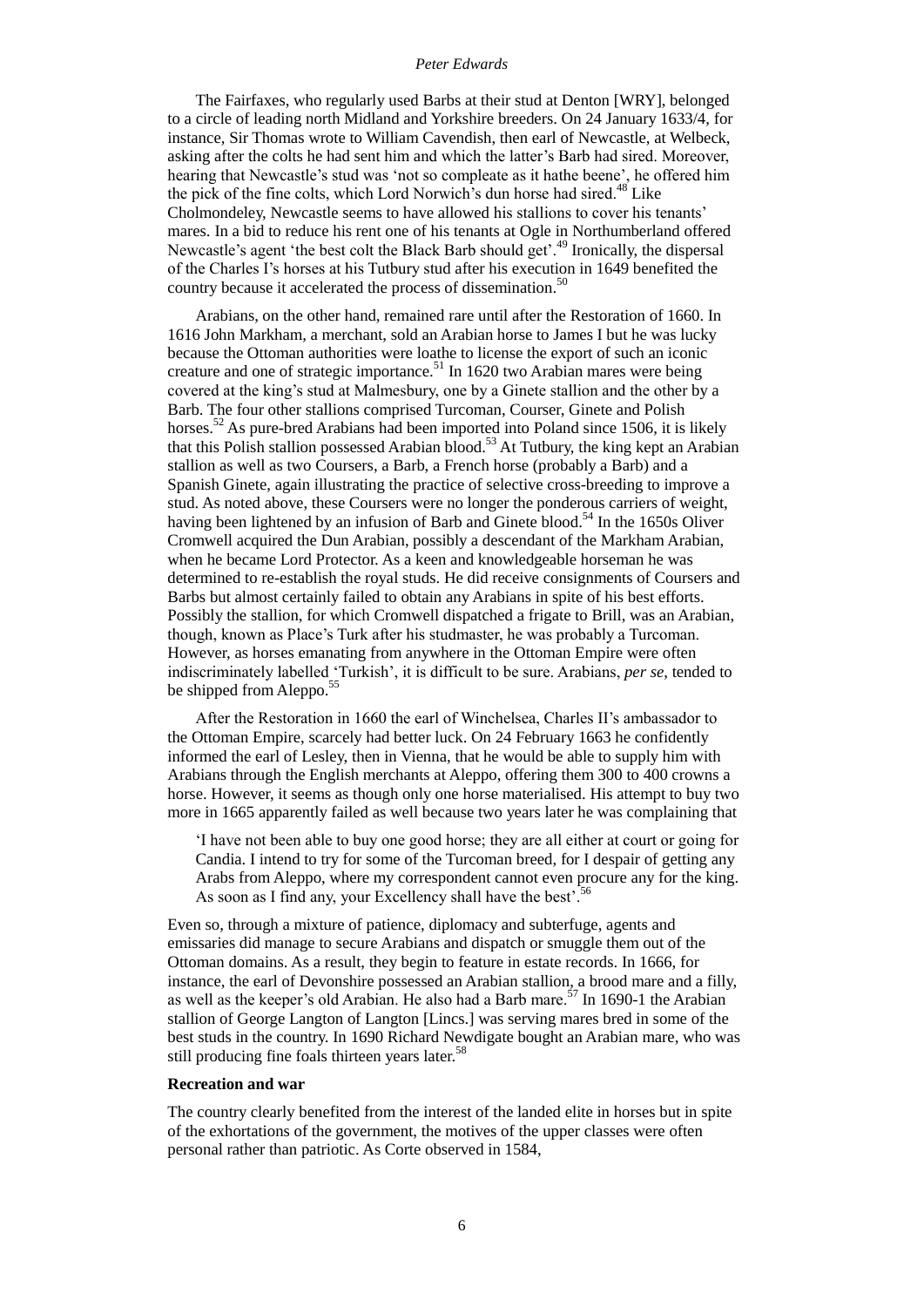### *The influence of Eastern blood on English cavalry horses*

'And surelie, albeit in this hir Maiesties most prosperous and peaceable reigne, the gentlemen of this land haue studied to make horses more for pleasure than seruice yet who so shall truly consider to what end horsemanship tendeth, must needs knowe that the principall vse of horses is to trauell by the waie  $\&$  serue in the war: whatsoeuer your horse learneth more, is rather to pompe or pleasure, than honor or  $vse$ <sup>59</sup>

For members of the upper classes horses were valued for what they represented as well as for what they could do. $^{60}$  Good horsemanship virtually defined a gentleman and to be seen in public controlling a fine, well-proportioned steed, especially one of an exotic foreign breed, not only reflected the rider's status but also validated his political authority. Thus, the sleek lines, the nobility and the power and pace of Arabians, Barbs, Turcomans and Ginetes enhanced their iconic appeal on the road and incidentally improved the performance of the cavalry on the battlefield. It was, indeed, fortunate that the national interest coincided with the dictates of fashion and status.<sup>61</sup> So, when civil war broke out in England in 1642 both sides could draw on a plentiful pool of serviceable horses. On 6 June 1642 Parliament issued the 'Propositions', asking people to contribute money and plate, or to equip and maintain the cavalry with horses and arms. By the end of September the commissioners had received 3,014 horses, mainly from London and eight counties lying in the Home Counties, East Anglia and the South Midlands. With added pressure the number had more than doubled (6,704 horses) by 6 July 1643.<sup>62</sup> Contributions included very expensive horses such as the four bay stallions, valued at £120, that Sir Thomas Martin sent in on 2 January  $1642/3$ .<sup>63</sup> Although horses earmarked for ordinary troopers were priced much lower, the county lists indicate that the country possessed thousands of serviceable horses in 1642. Later in June 1642 the Royalists, through the Engagement, instigated a similar scheme. Forty-four lords and officials signed an agreement, whereby they promised to maintain 2,015 horses for three months.<sup>6</sup>

While some of the horses had served in the county militia, as, for example, the bay trained horse, completely furnished and valued at £16, sent in by Sir John Gerrard at Wheathamstead in Hertfordshire in 1644<sup>65</sup>, many were clearly untrained saddle mounts. As Henry Oxinden of Deane wrily observed to his cousin, Henry Oxinden of Barham, on 27 January 1641/2, 'I am glad you have got a horse; provide you of Armes; it is Mars, nott Venus, that now can helpe'.<sup>66</sup> In summer 1643 Charles Staynings, writing from Holnicote in Somerset, apologized for the delay in sending a soldier and horse to serve in the king's army. Apart from the rider being ill-equipped, the horse was not adequately prepared. As he feared that the animal would ride 'hot' and would disrupt the troop, he offered to replace him with a more suitable horse.<sup>67</sup> If suitable saddle horses could be readily diverted to military use, more problematic was the pressing into service of brood mares and with it the consequent loss of potential, if not actual, replacements should the war be prolonged beyond Christmas 1642. Thus, on 19 June 1642 Sir Edward Verney told his steward 'When my mare Lea hath foaled, let the foale bee knockt on the head, & the mare taken to Howse, for I cannot spare her this summer ... There will be a press shortly in the country'.<sup>68</sup> Fortunately, the equine resources of the country were sufficient to meet the demand, although, inevitably, local shortages did occur from time to time.<sup>69</sup> Even after three years of war (and even more in Scotland and Ireland) five Smithfield dealers were able to supply the Parliamentarian New Model Army with 7,801 horses between April 1645 and August 1646.<sup>70</sup>

In spite of the losses caused by the Civil Wars numbers recovered quickly in the 1650s to the extent that export restrictions were lifted on 1 January 1657.<sup>71</sup> Building on a firm base, the quality of the country's saddle horses improved exponentially in the late seventeenth century partly as a result of the continuing importation of foreign horses and partly due to a more systematic approach to breeding. In 1686 Richard Blome claimed that,

'In England several good breeds; our running horses, hunters and pads, and our horses for all manner of fatigue of whatsoever nature, are not matched in Europe;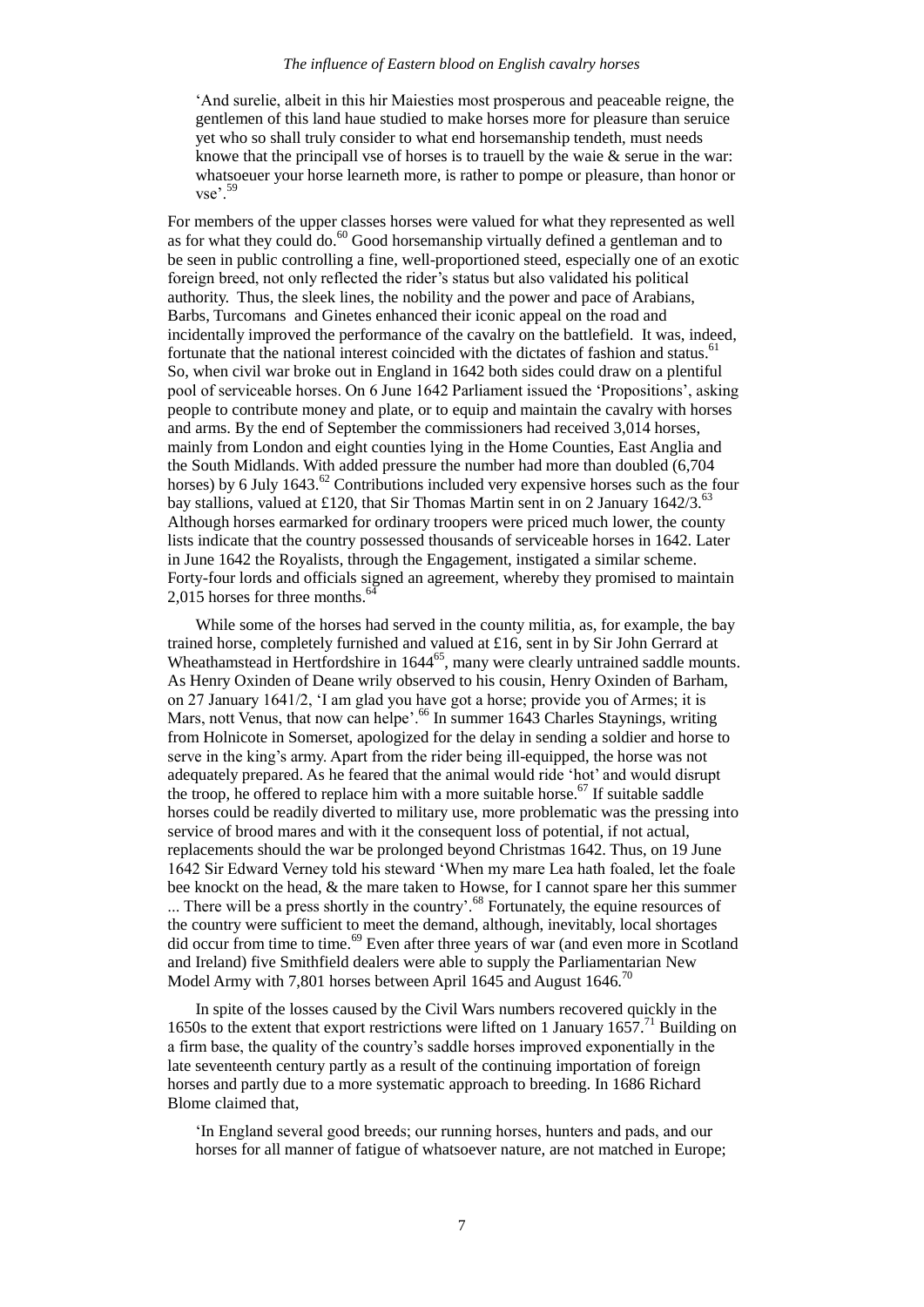nor is any horse better for an officer in war, than one of our *Twelve-stone horses* (such as usually run for plates) if he is well-chosen and taken in time'.<sup>7</sup>

While horses for these various pursuits had their distinctive characteristics, genetically they had much in common. Hunters, for instance, benefited from the admixture of eastern blood. Hunting, itself widely regarded as good training for war, had long been the most popular sport of the landed elite. By the end of the seventeenth century it had undergone changes that in a way mirrored those in mounted warfare, as hunting the deer through woodland was giving way to chasing foxes across a more open landscape. Partly this was due to the loss of the deer's natural habitat as the enclosure of woodland, heaths and moors continued apace, but more positively it reflected interest in fox-hunting itself. As the countryside opened up, foxes were able to display their natural pace and hounds had to follow a scent at speed to keep up. Fox- hunting therefore offered the prospect of an exhilarating chase but only if the riders were mounted on horses with the necessary speed-endurance capability.<sup>73</sup>

At this point, breeding pacey hunters intersected with the other major elite sporting activity of the seventeenth century, namely, horse racing. Over the course of the sixteenth and early seventeenth centuries the sport had grown steadily but from 1660 under the patronage of Charles II its popularity among the elite soared. By then, many racehorses possessed Eastern genes, mainly derived from Barbs, though with some Turcoman blood as well. An early infusion occurred when Henry VIII housed a gift of four Barb brood mares from Federico, the marquis of Mantua, in 1532 in his racing stables at Greenwich, where they were looked after by Powle, the riding master and Keeper of the Barra or Barbary Horses, and Thomas Ogle, the Gentleman Rider of the Stables. Subsequent racing managers, working under the Master of the Horse, notably the duke of Buckingham, continued to breed from Barbs.<sup>7</sup>

However, one should not ignore the contribution of native horses in the make-up of the racehorses of the time and, by extension, in that of the thoroughbred. In 1607 Gervase Markham claimed that the swiftest horses were bred in England. To prove the point he recalled watching the best Barbs when they were in their prime, specifically referring to a match at Salisbury where they were beaten by Mr. Carlton's black hobby. Even the marquis of Mantua prized hobbies for their sheer sprinting speed yet, as Markham added, Mr. Carlton's hobby then lost a race to Mr. Blackstone's Valentine, a plain bred English horse both through his sire and dam.<sup>75</sup> He had probably been bred in the North, a region where horse racing had become well-established by 1600. Elite breeders there recognised the pace of their local horses and began putting proven native mares to eastern stallions. A potent combination, it gave the emergent thoroughbred of the late seventeenth century its sublime speed-endurance qualities.<sup>76</sup>

As prestige as well as large sums of money depended upon the outcome of a race, owners were more concerned with performance than with appearance, a novel concept for the elite. Using the racecourse test as a guide, they bred from winners and began systematically to record the genealogy of their horses to guide them in their choice of sire and dam. Blome made this point in 1686.

The excellent Breeds of Running Horses that we have in England ... might be very advantageous to the Kingdom ... By having Plates run for at several times, & in several Counties, we come to know exactly the Speed, Wind, Force, & Heart of every Horse that runs, which directs us infallibly in our choice when we have a mind to furnish our selves for the War, Hunting, Breeding, the Road, & the like; whereas if we could see no such Trial made, we must stand more to our hazards, & should not be so sure to meet with good ones.<sup>7</sup>

In effect, it was possible over time to tailor horses to fit the specific purpose required. Thus, to improve the speed-endurance capabilities of hunters, they were crossed with racehorses. It made economic sense too. As maintaining a racing establishment was very expensive, owners sought to maximise the return on their investment by offering stud facilities to all who could pay for the service. Many subscribed, perhaps to improve the quality of their saddle mounts in general but also specifically to obtain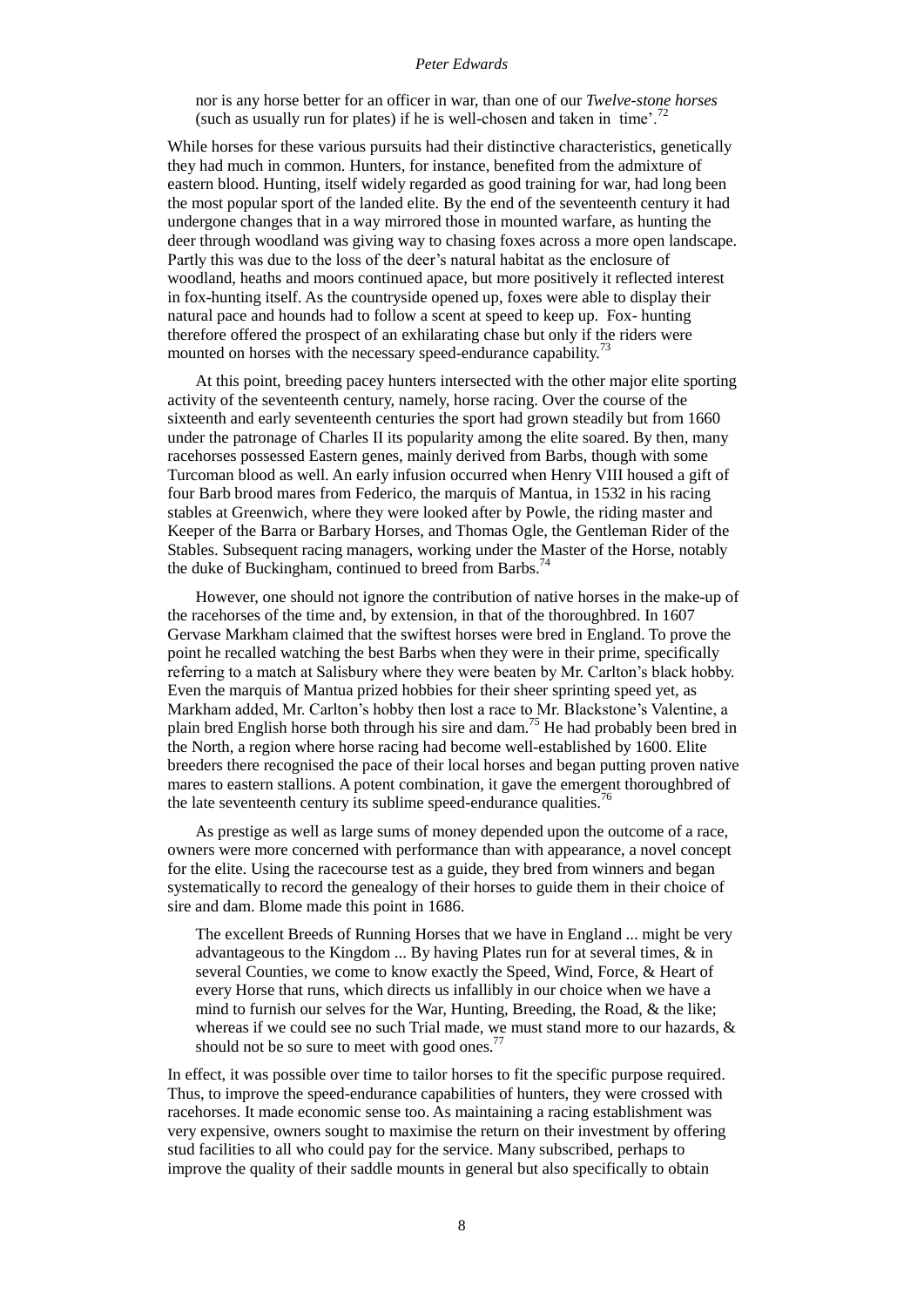#### *The influence of Eastern blood on English cavalry horses*

speedy hunters. Even the three foundation stallions sired far more hunters than racehorses.<sup>78</sup> Owners of stallions with fine pedigrees even advertised their horse's services. Thus, Thomas Chamberlain of Trentham's advert in the Stamford Mercury on 13 March 1717/8 proclaimed the qualities of his horse, Chestnut Darcey,

'a strong well bred Stallion ... with a fine Blaze in his Face, and two white Heels, fourteen Hands and three Inches high, able to carry Sixteen Stone a Fox-hunting, got by Mr Lister's famous Turk (which got Brisk) and out of a Darcey Royal Mare, bred by Mr Pelham the Top-breeder of Lincolnshire, the Price is one Guinea a Leap for my self, and one Shilling for my Man.'

Horse racing itself helped meet the need by putting on races for hunters. In 1739 Cheny recorded twenty-three designated races, half of them at twelve or thirteen stone, scattered among at least thirteen counties. $80$  As a result, the number of pacey but strong hunters increased in the hundred years after the Restoration.

If improved hunters benefited sportsmen, the country gained from a larger stock of cavalry mounts who allied strength with speed and mobility (and from the development of saddles that enabled troopers to charge over rough terrain at pace). Indeed, military requirements lay behind the establishment of valuable plate races, which stipulated weights of twelve stones or above, as Richard Blome indicated. A new fourteen stone plate (worth £100), introduced at Newmarket in October 1699, made the connection clear, the stated objective being 'to encourage the breeding of strong and useful horses'. Horses that had won prizes worth more than  $£20$  could not enter.<sup>81</sup> This was a typical format, one designed to augment the number of serviceable horses by promoting interest in the events. As the season progressed, successful horses found themselves increasingly barred from competing, thereby opening up opportunities for those coming behind them. The system therefore moved some horses up the ladder and allowed others onto the bottom rung. It therefore ensured a constant turnover of entrants and a growing pool of serviceable horses which the country could draw upon. Apart from selling plates, where the founder had first refusal, contributors had the chance of buying the winning horse, often on the throw of a dice. These events therefore contributed to spreading the blood of winning horses more widely and in doing so helped to improve the breeding stock.

#### **Conclusion**

In the early sixteenth century Henry VIII's wars showed up the inadequacy of native horses as suitable mounts for the heavy cavalry. The best were Neapolitan Coursers and although the king and his courtiers possessed some, mostly they had to be imported or acquired on the continent when fighting abroad. Moreover, even if the country could draw on a large pool of horses for the light cavalry, they were generally too weak to endure the rigours of a military campaign. Even when developments in the conduct of war rendered the heavy cavalry obsolete, the nation's horses lacked the strength and stamina needed for pitched battles. Henry VIII recognised the problem and to stimulate the breeding of serviceable horses, instigated a series of reforms designed to improve breeding practices. He also imported stallions and brood mares which would infuse the native stock with added strength, while also improving their speed-endurance and mobility. His successors continued his policy, the general sequence moving from Spanish Ginetes, through north African Barbs and Ottoman Turcomans to Middle Eastern Arabians. Crucial to the success of the policy was the involvement of the landed elite, who were prodded into breeding suitable horses on their estates by a mixture of compulsion and encouragement. Fortunately for the country, the Crown's concern for the supply of serviceable warhorses coincided with upper class interest in the iconic appeal of riding fine horses and employing them in fashionable equine pursuits such as hunting, hawking and racing. In particular, hunters gained added speed and endurance by the admixture of racehorse blood, which, as a by-product, made them into ideal cavalry mounts.

Estate accounts reveal that many members of the landed elite bred fine horses on their estates and some of them were enthusiasts. They also helped to improve the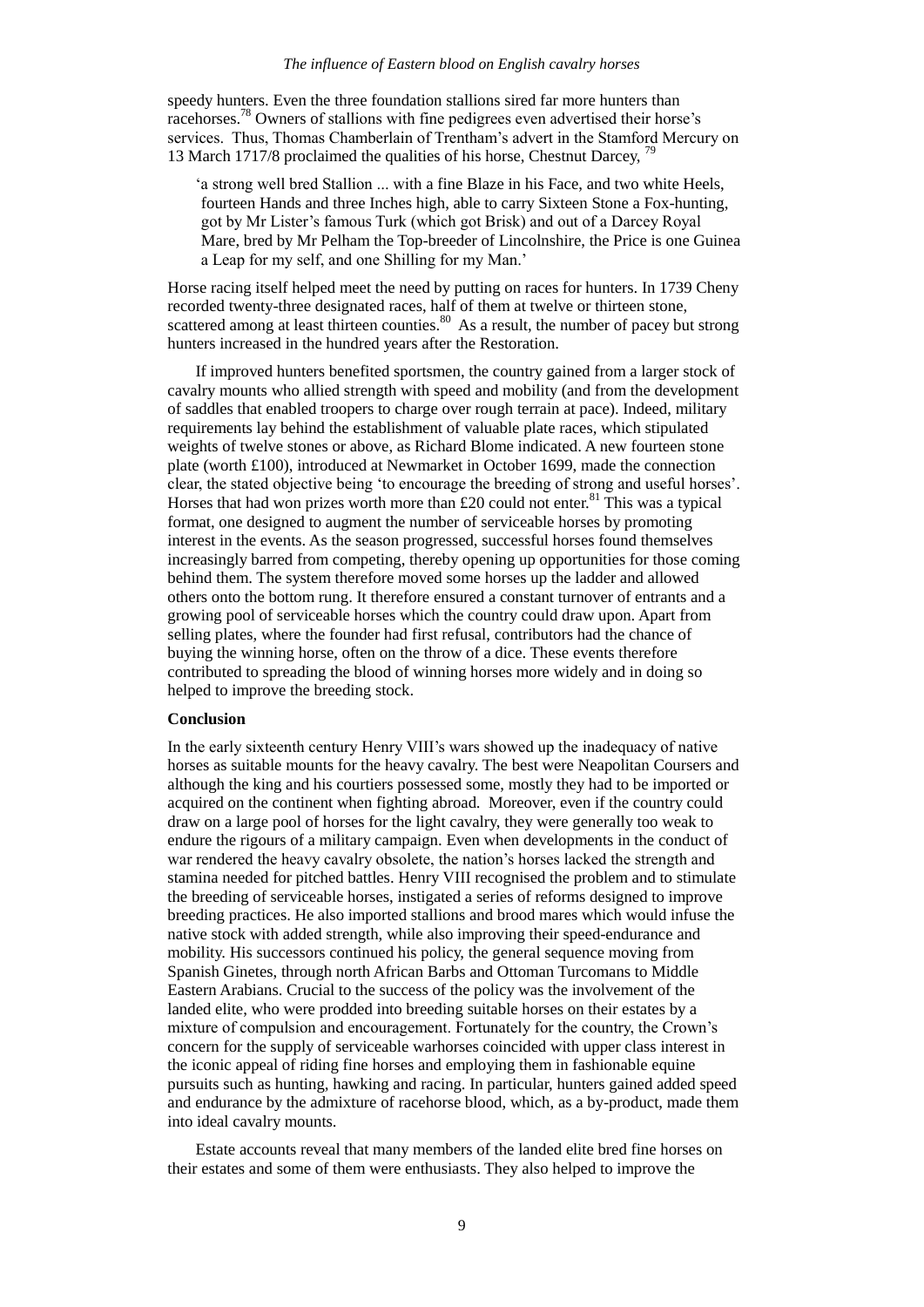quality of the nation's stock of horses by facilitating the dissemination of the blood of these superior animals among the horse-breeding population as a whole. Their stallions covered the mares of their tenants and they sold them surplus foals or superannuated horses. They also disposed of them at markets and fairs. As a result of cross-breeding the nation's equine resources were far better in 1600 than they had been a century earlier. Indeed, when demand soared in the civil wars of the 1640s Englishmen had no need to import horses from abroad to supply them with a sufficiency of serviceable mounts. Moreover, within a decade the government was so confident of home supplies that it licensed the export of horses. The situation further improved after the Restoration of 1660 as more horses came in from abroad, adding to those already stabled in the country. As Blome noted in 1686, cross-breeding had produced a pool of saddle horses suited for all purposes. If the thoroughbred is the supreme example of this process of hybridisation, we should not forget its impact on the provision of good quality saddle mounts for the cavalry. Eastern and north African blood was crucial in the mix.

# **NOTES**

**.** 

<sup>1</sup> L.A. DiMarco, *War Horse* (Yardley PA, 2008) pp. 153-6.

2 F. Kitson, *Prince Rupert, portrait of a soldier* (London, 1994) p. 263.

 $4$  Ibid., p. 169.

<sup>5</sup> *C[alendar of] S[tate] P[apers] D[omestic], Addenda, 1566-79*, pp. 121, 123.

<sup>6</sup> C. Falls, *Elizabeth's Irish wars* (London, 1996) p. 39.

 $<sup>7</sup>$  A serviceable horse was one of sufficient size and strength to serve as a cavalry</sup> mount.

8 L. Boynton, *The Elizabethan militia 1558-1638* (London, 1967) p. 84; 'Order for the mustering of demi-lances and light horsemen on Mousehold near Magdalen Chapel, 1584', *Norfolk Archaeology*, I (1849) pp.21-2; C.H. Firth, *Cromwell's army: a history of the English soldier during the Civil Wars, the Commonwealth and the Protectorate* (London, 1962) p. 111; Boynton, *Elizabethan militia*, pp. 87-8; T[he] N[ational] A[rchives], WO 49/20, f. 119, WO49/26, f. 80.

<sup>9</sup> *H[istorical] M[anuscripts] C[omission]*, Salisbury MSS, XXII (London, 1971) pp. 142-3.

 $10$  R.W. Stewart, 'War and government in the Channel and beyond', in M.C. Fissel, ed., *War and government in Britain, 1598-1650* (Manchester, 1991) p. 113.

<sup>11</sup> DiMarco, *War Horse,* p. 152; P. Edwards, *Dealing in death: the arms trade and the British Civil Wars, 1638-52* (Stroud, 2000) pp. 6, 13. A corslet comprised a back- and breast-plate, proofed to withstand pistol fire.

<sup>12</sup> Bodleian Library, Carte MS 3, f.603.

<sup>13</sup> *Edwards, Horse and man*, p. 177.

<sup>14</sup> D. Chandler, *The art of warfare in the age of Marlborough* (London, 1976) pp. 71-2, 91.

<sup>15</sup> *CSPV[enetian], II, 1509-19*, p. 51; *CSPV, VI, iii, 1557-8*, appendix, pp. 1672, 1049.

<sup>16</sup> J. Thirsk, *Horses in early modern England: for service, for pleasure, for power* (Reading, 1978) p. 11; P. Edwards, *The horse trade of Tudor and Stuart England* (Cambridge, 1988) pp. 41-2

<sup>17</sup> Edwards, *Horse and man*, p. 5.

<sup>18</sup> T. Arnold, *The Renaissance at war* (London, 2001) p. 97.

 $19$  P. Edwards, 'The supply of horses to the parliamentarian and royalist armies in the English Civil War', *Historical Research*, LXVIII, no. 165 (Feb. 1995) pp. 49-66.

<sup>20</sup> Society of Antiquaries MS 129; Edwards, *Horse and man*, p. 8.

<sup>3</sup> P. Edwards, *Horse and man in early modern England* (London, 2007) p. 169.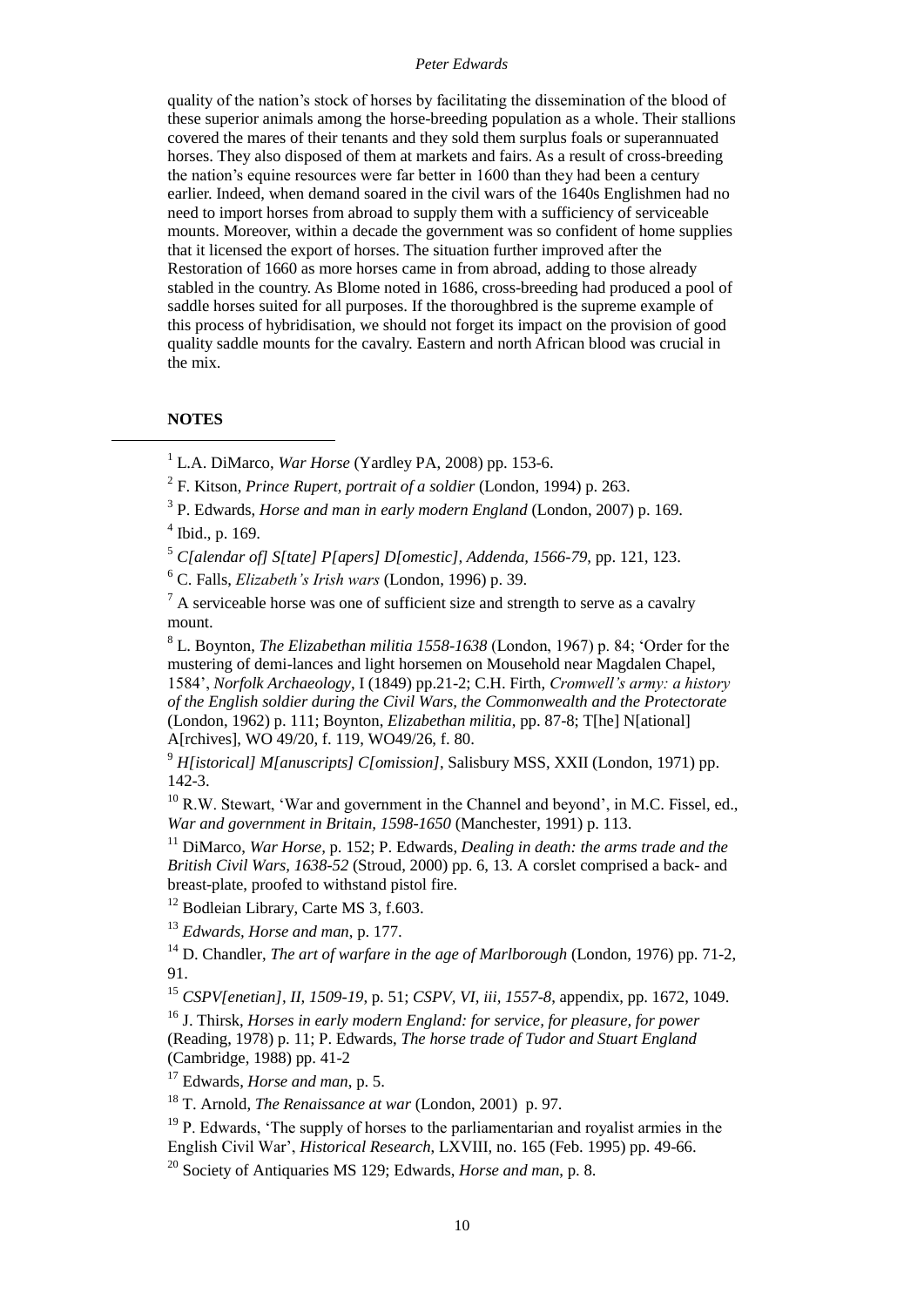Society of Antiquaries MS 129; C.M. Prior, *The royal studs of the sixteenth and seventeenth centuries* (London, 1935) *passim*.

T.S. Willan, *Studies in Elizabethan trade* (Manchester, 1959) p. 299.

Prior, *Royal studs*, p. 74.

<sup>29</sup> P. Edwards, 'Upper class perceptions of the horse', in P. Edwards, A.E. Enenkel  $\&$ E. Graham, *The horse as cultural* icon (Brill, 2012) pp. 287-9, 291, 293; P. Edwards, *Horse and man*, pp. 8-9.

 T. Blundeville, *Fower Chiefyst Offices Belonging to Horsemanship* (London, William Seres: 1565) ff. 8r-8v.

 A. Hyland, *The Medieval Warhorse* (Stroud, 1994) pp. 55-57; S. Loch, *The royal horse of Europe* (London, 1999) p. 75; D.M. Goodall, *The history of horse breeding*  (London, 1977) pp. 161, 163; *CSPV, II, 1509-19*, p. 198.

Prior, *Royal studs*, pp. 11-21.

Blundeville, ff. 17r-17v.

 William Cavendish, *A new method and extraordinary invention to dress horses* (London, Thomas Milbourn: 1667) p. 53.

Prior, *Royal studs*, pp.41-2.

Blundeville, ff. 5v-6v.

Nicholas Morgan, *The horse-mans honour* (London, 1609) p. 5.

A. Mackay-Smith, *Speed and the thoroughbred* (Lanham MD, 2000) p. 98.

Claudio Corte, *The Art of Riding* (London, H. Denham: 1584) p.95.

Cavendish, 89.

*Ibid.*, 49-50, 53.

 Edwards, *Horse and man*, p.9; Thomas de Grey, *The compleat horseman and expert ferrier*, I (London, Thomas Harper: 1639) pp.1-2.

P. Edwards, *Horse trade*, p. 43; P.Edwards, *Horse and man*, p. 9.

P. Edwards, *Horse trade*, p. 45.

<sup>45</sup> *HMC* Marquis of Salisbury MSS IX (London, 1902) p.130; X (London, 1904) p.14; XIV (London, 1923) p.177; *HMC*, Duke of Rutland MSS, I (London, 1888) p. 421.

<sup>46</sup> M.Y. Ashcroft, ed., The memorandum book of Richard Cholmeley of Brandsby,

1602-1623, *North Yorkshire R.O. Publications*, no. 44 (1988) pp. 70, 95, 116, 141, 174. *Ibid*., pp. 73, 138, 218.

BL, Add MS 70499, f. 170.

Prior, *Royal studs*, p.56.

*Ibid.*, p. 54.

Mackay-Smith, p. 96.

Prior, *Royal studs*, pp. 66-8.

 A. Hyland, *The warhorse in the modern era, breeder to battlefield: 1600 to* 1865 (Stockton-on-Tees, 2009) p. 18.

Prior, *Royal studs*, p. 77.

 P. Little, 'Uncovering a protectoral stud: horses and horse-breeding at the court of Oliver Cromwell, 1653-8', *Historical Research*, 82, no. 216 (2009) pp. 252-67; Prior, *Royal studs*, pp. 79-81.

27 Henry VIII. c. 6; 33 Henry VIII, c. 5.

*L[etters] & P[apers of] Henry VIII, 1542*, p. 80.

<sup>&</sup>lt;sup>23</sup> TNA, SP 12/137/17; SP 12/143/26; Thirsk, pp. 15-16.

*CSPD, Addenda, 1580-1625*, p. 250.

B[ritish] L[ibrary], Harleian MS 29443, f. 3v.